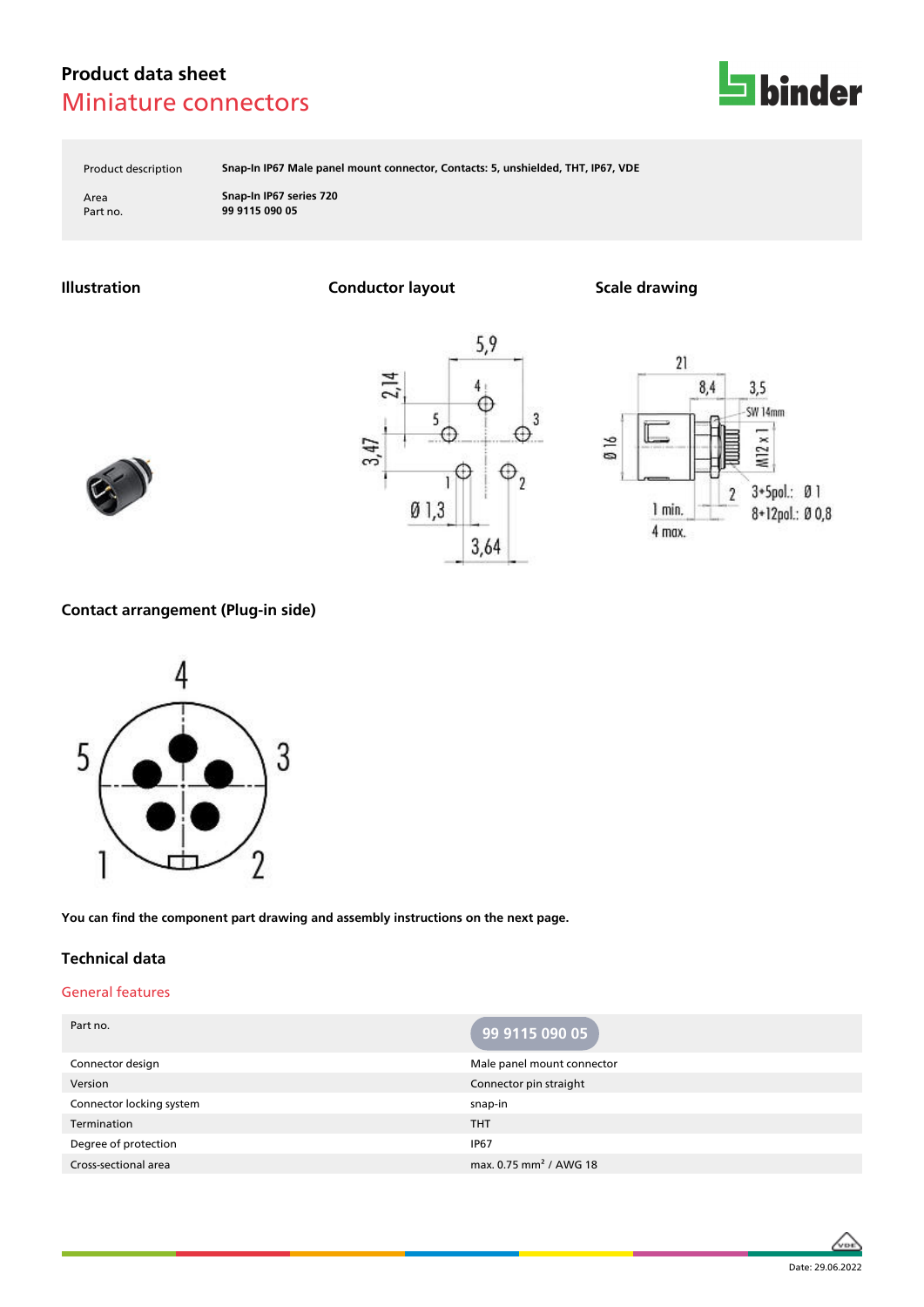

Product description **Snap-In IP67 Male panel mount connector, Contacts: 5, unshielded, THT, IP67, VDE**

| Area     |  |
|----------|--|
| Part no. |  |

Area **Snap-In IP67 series 720** Part no. **99 9115 090 05**

| Temperature range from/to   | -25 ℃ / 85 ℃        |
|-----------------------------|---------------------|
| Tightening torque screw nut | $0.8$ Nm            |
| Mechanical operation        | > 500 Mating cycles |
| Weight (g)                  | 5.24                |
| Customs tariff number       | 85369010            |

### Electrical parameters

| Rated voltage             | 125 V                 |
|---------------------------|-----------------------|
| Rated impulse voltage     | 1500 V                |
| Rated current (40 °C)     | 5.0A                  |
| Insulation resistance     | $\geq 10^{10} \Omega$ |
| Pollution degree          | 2                     |
| Overvoltage category      | Ш                     |
| Insulating material group | Ш                     |
| <b>EMC</b> compliance     | unshielded            |

#### Material

| Housing material      | PA                                   |
|-----------------------|--------------------------------------|
| Contact body material | PA (UL94 V-0) black                  |
| Contact material      | CuZn (brass)                         |
| Contact plating       | Au (gold)                            |
| <b>REACH SVHC</b>     | CAS 7439-92-1 (Lead)                 |
| SCIP number           | 6e23a899-79f4-4fb9-a7c6-a1d2518caf42 |

#### Authorization/approvals

| Approvals      | <b>VDE</b> |
|----------------|------------|
|                |            |
| C <sub>l</sub> |            |

#### Classifications

| eCl@ss 11.1 | 27-44-01-02 |
|-------------|-------------|
| ETIM 7.0    | EC002635    |

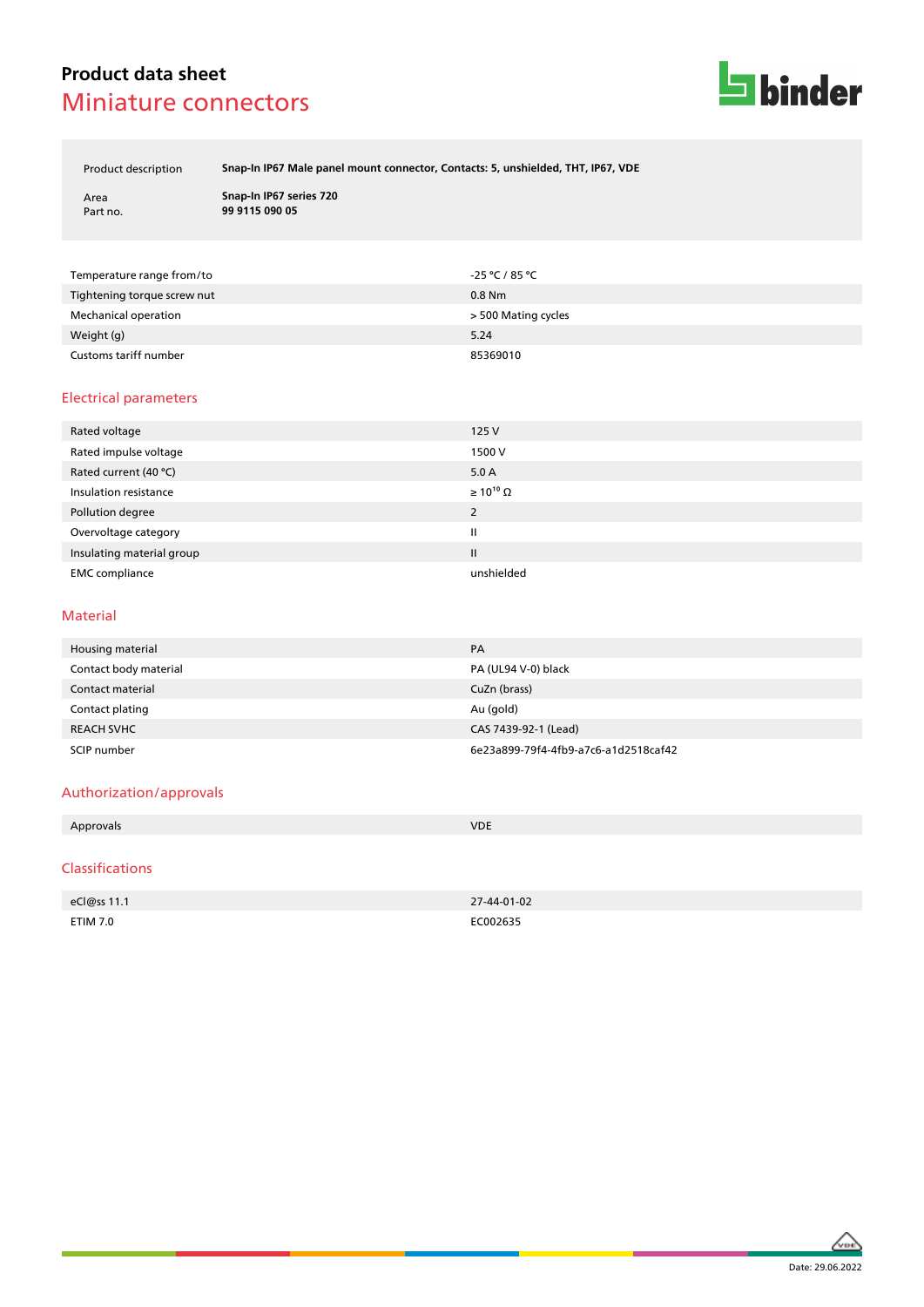

Product description **Snap-In IP67 Male panel mount connector, Contacts: 5, unshielded, THT, IP67, VDE**

Area **Snap-In IP67 series 720** Part no. **99 9115 090 05**

# **Component part drawing**



# **Assembly instructions / Panel cut-out**